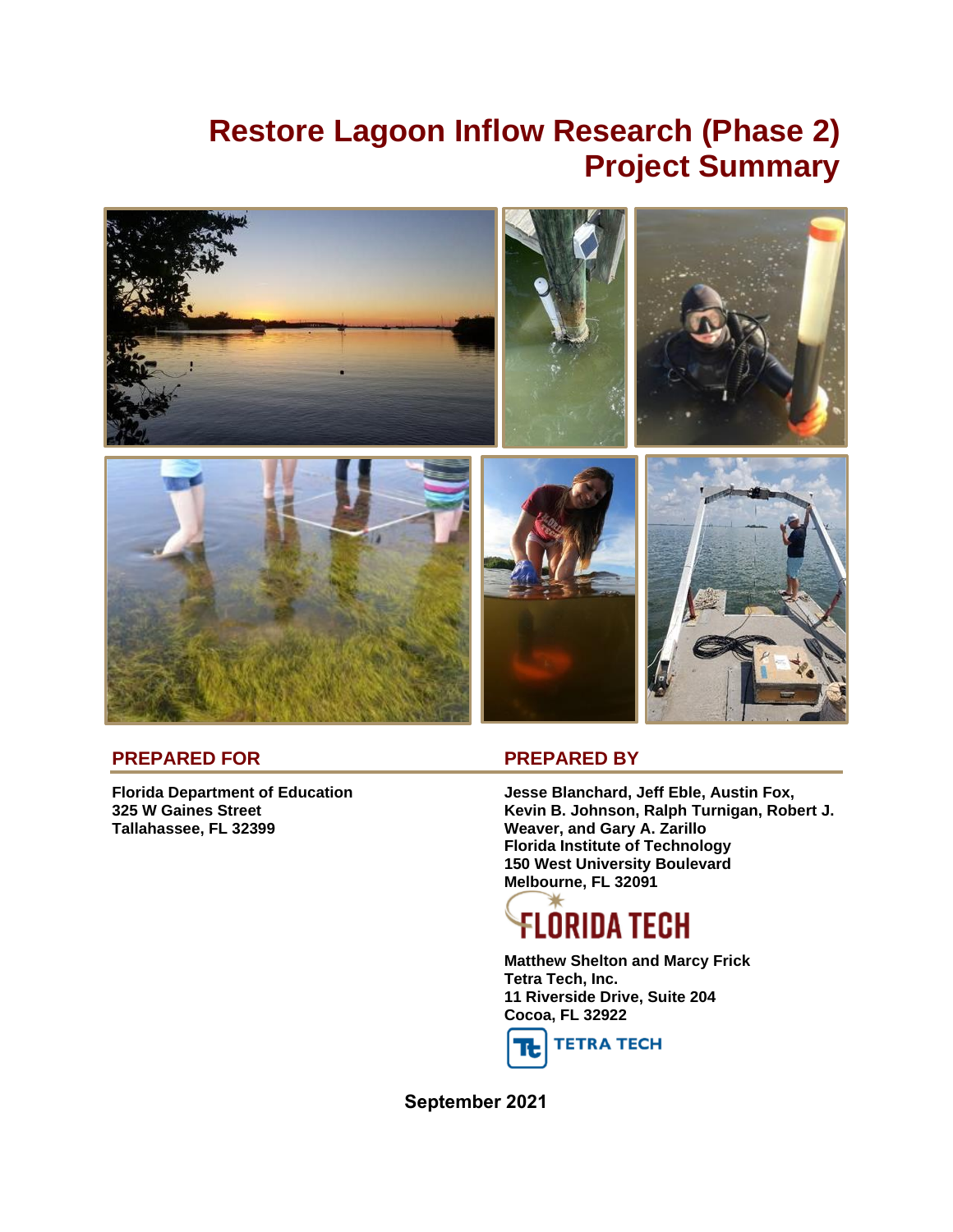## **Acknowledgements**

The Restore Lagoon Inflow Research team thanks Governor Ron DeSantis; the Florida legislature especially Representative Randy Fine, Representative Thad Altman, and Senator Debbie Mayfield; and the Florida Department of Education for their roles in advancing Florida's water health and research. A special acknowledgement of Dr. Jeff Eble's contributions to the coordination of this report. In addition, we thank Dr. T. Dwayne McCay, Mr. Frank Kinney, and Mr. Robert Salonen for supporting Restore Lagoon Inflow Research project communications with all stakeholders.

We would like to thank the following regulatory agencies and organizations that we consulted on Phase 2 of the project:

- Applied Ecology, Inc.
- Brevard County Board of County Commissioners
- Brevard County Natural Resources Management Department
- Canaveral Port Authority
- Florida Department of Environmental Protection
- Florida Fish and Wildlife Conservation Commission Melbourne Fisheries Lab
- Harbor Branch Oceanographic Institute
- Herndon Solutions Group
- Indian River County Board of County Commissioners
- Indian River Lagoon National Estuary Program and IRL Council
- Marine Resources Council
- National Aeronautics and Space Administration (NASA) Kennedy Space Center
- St. Johns River Water Management District
- University of Central Florida Genomics and Bioinformatics Cluster
- U.S. Army Corps of Engineers

The views, statements, findings, conclusions, and recommendations expressed herein are those of the authors and do not necessarily reflect the views of the State of Florida or any of its subagencies.

The photographs on the cover were provided by the Florida Tech Principal Investigators on this project.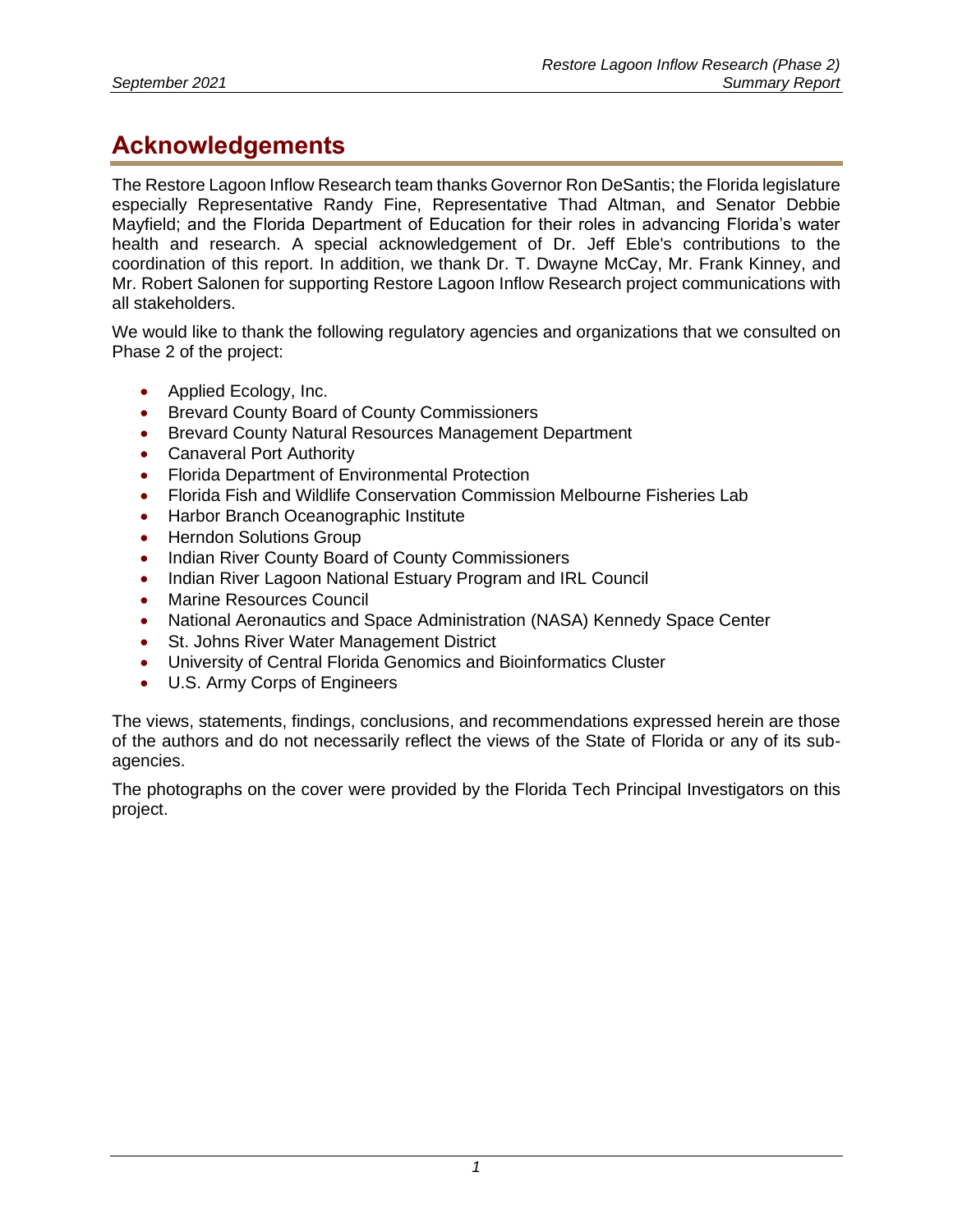## **Executive Summary**

Over 50 years of impacts from a growing human population have taken a tragic toll on the Indian River Lagoon (IRL) system. Excessive nutrients and all forms of pollution from human activity flow overland and through groundwater to the lagoon. The seagrasses, clams, and oysters are nearly gone, displaced by nutrient laden muck, polluted water, and algal blooms. With the loss of the majority of seagrasses, manatees are dying in record numbers as they are unable to find food. Fish populations that survived the 2011 superbloom now struggle to adjust to rapidly changing conditions. Algae that once unnoticeably cycled through the seasons in clear water now cloud the water, as blooms of one dominant species quickly die out only to be replaced by the next dominant species in an unbalanced, sometimes hypoxic or anoxic, high nutrient (eutrophic) system.

Water circulation in the lagoon is restricted on all sides, increasing risk of eutrophication and ecosystem collapse. Previous federal development activity supporting space and defense projects cut off the finger flows of Banana Creek, eliminating the northern connection of the Banana River Lagoon (BRL) to IRL. To the east, natural episodic connections between the coastal ocean and IRL system have been lost with the hardened development of the barrier islands, while the benefits of water circulation through the five maintained inlets are limited by the many causeways that restrict flow north and south. To the west, polluted water which once largely drained to the St. Johns River now flows to the IRL system.

Deliberate and timely restoration of lagoon hydrology can improve water quality and help restore the rapidly deteriorating lagoon ecosystem. Elected officials; local, state, and federal government agencies; and stakeholders in the IRL region are exploring a variety of approaches to help restore the lagoon. The Restore Lagoon Inflow Research project will help determine the viability of a permanent ocean inflow system as a potential additional tool to stabilize and restore the lagoon*.*

With funding from the Florida Legislature in fiscal year 2020, the Florida Institute of Technology (Florida Tech) completed Phase 1 of a multi-phase research project to explore water quality improvement within the IRL system by enhancing ocean inflows. This first phase gathered baseline data and conducted modeling and experiments on water quality, biological parameters, and hydrologic conditions at candidate locations for a temporary ocean inflow system. The Florida Legislature authorized funding for Phase 2 in fiscal year 2021, which built upon the lessons learned from Phase 1, and focused on planning for construction and implementation of a smallscale, temporary ocean inflow system and the studies required to evaluate its effectiveness. The efforts in Phase 2 included site selection, agency and stakeholder engagement, conceptual engineering and optimization, pre-permitting briefings, expanded ecosystem modeling, and baseline data collection. The Phase 1 and Phase 2 results, when combined with findings from the temporary inflow pilot system, will allow for an informed determination of the feasibility and impacts of a potential permanent ocean inflow system.

A multi-disciplined team of research professionals, supported by community partners, Florida Tech staff, students, and engineering professionals from Tetra Tech, Inc., was assembled to provide expertise in:

- Modeling and Engineering Dr. Gary Zarillo, Dr. Robert Weaver, and Tetra Tech
- Geochemistry Dr. Austin Fox
- Biology Dr. Kevin Johnson, Dr. Ralph Turingan, Dr. Jeff Eble, and Dr. Jesse Blanchard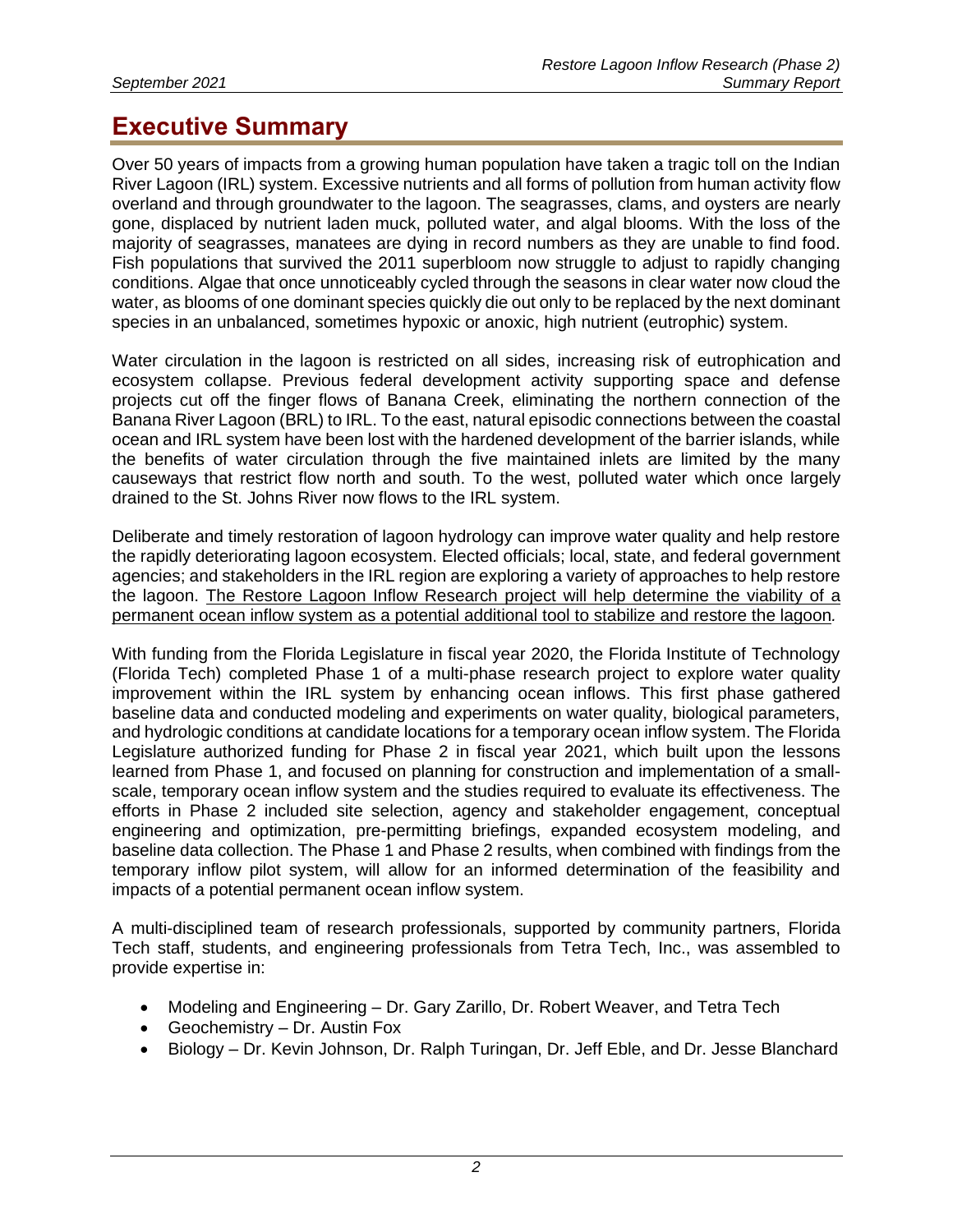## **Project Overview**

The multi-phased Restore Lagoon Inflow Research project is envisioned to include the baseline monitoring, design, permitting, implementation, and modeling of a system providing temporary ocean inflow to IRL to help determine the viability of a permanent ocean inflow system. By improving understanding and management of the IRL system, the study results will also help to address several actions in the IRL National Estuary Program Comprehensive Conservation and Management Plan, including specifically addressing action Connected Waters-5 which calls for a pilot project to assess the benefits and risks of enhanced ocean exchange with the lagoon.



**Figure ES-1. Map of the proposed inflow pilot system site and pipeline** 



**Figure ES-2. Map showing BRL proposed pilot and reference site**

For future phases to complete the project, the pilot system design developed in Phase 2 will be revised to include changes discussed in the pre-application meetings with the agencies and feedback from local stakeholders, and will be used to obtain the necessary permits. The project bid documents will then be created, the request for proposals drafted and sent out for bidding, and an award made for construction of the temporary inflow pilot system. The temporary inflow pump system will be constructed in accordance with the U.S. Army Corps of Engineers and Environmental Resource Permit requirements.

The temporary inflow pump system is proposed to be operated for one year in parallel with continued focused research, monitoring, and modeling. This approach allows for data to be collected on changes due to smallscale ocean inflow at the study site compared to a reference site outside the influence of pumping, to directly assess impacts on focal biological communities and to validate dissolved oxygen (DO), nutrient, and chlorophyla (Chl-a) model predictions. The temporary pump system established for the project will be decommissioned at the end of the research period, with the piping and pump removed from the site. The results of the full Restore Lagoon Inflow Research project will be summarized to provide information and analysis to stakeholders and decision-makers on the viability of a permanent ocean inflow system.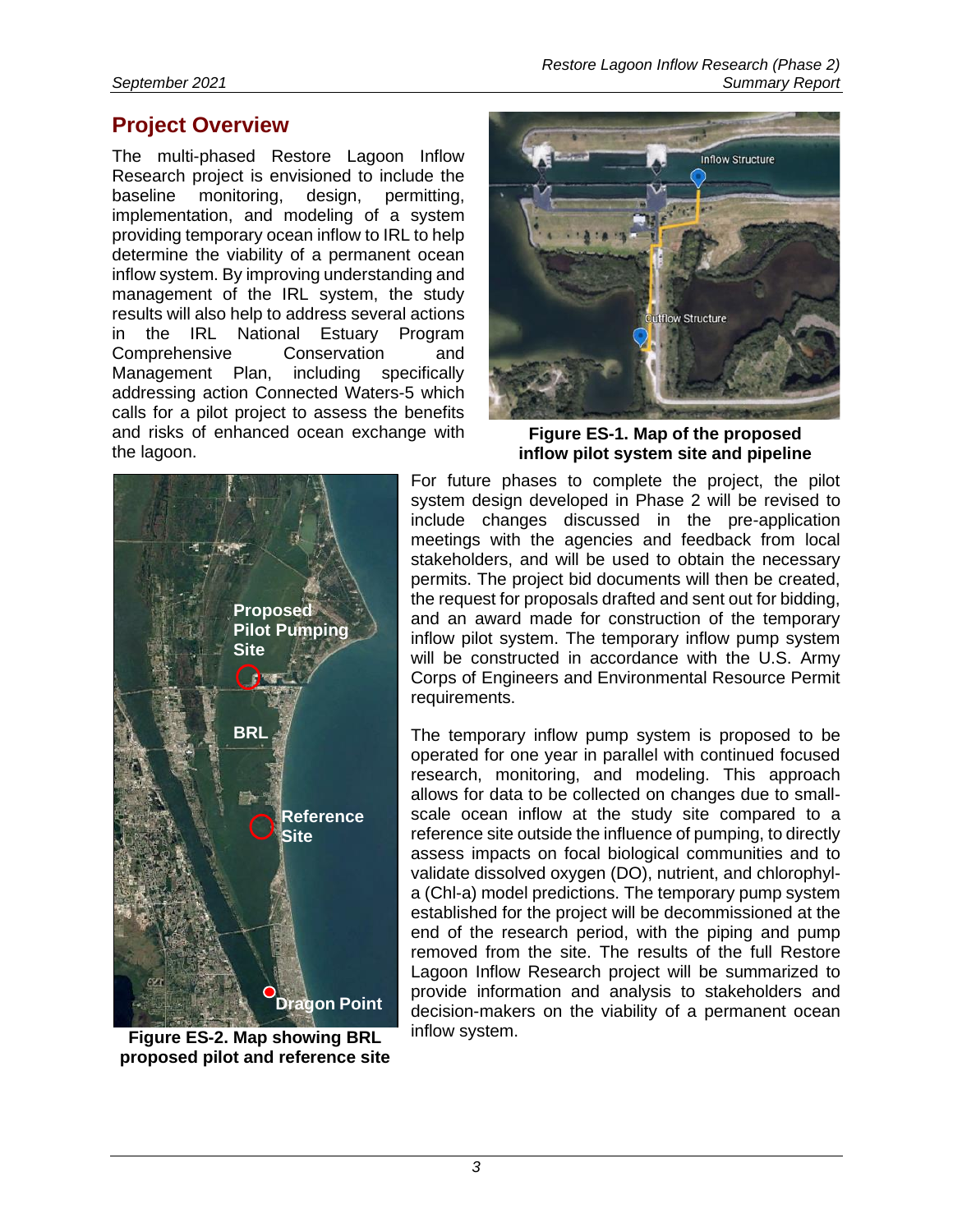## **Proposed Inflow Site**

Based on data collected during Phase 1 and discussions with agencies and stakeholders, Phase 2 identified the northern BRL as the most feasible and cost-effective location of a temporary inflow research site. BRL is a sub-basin of IRL that lies between Cape Canaveral and Merritt Island and extends from the National Aeronautics and Space Administration (NASA) Kennedy Space Center (KSC) to Dragon Point. It is poorly flushed with no direct connection to the ocean, which results in long water residence times and increased vulnerability to nutrient accumulation.

The proposed temporary inflow system would extract water from the ocean side of the Canaveral Lock system and discharge to BRL via the cove to the west of Avocet Lagoon (**Figure ES-1**). A pump station is proposed that pumps a relatively small volume of 0.5 cubic meters per second of seawater through a pipe system above ground to the lagoon. The cove configuration will restrict flow movement from the outfall location and provide a concentration gradient to evaluate changes on water quality, geochemistry, and biology. A reference site in the central BRL was proposed (**Figure ES-2**), which was identified through model evaluation and field sampling as comparable to the proposed inflow site and outside the influence of the pilot system. The proposed pilot system configuration was selected to preserve the reference site while minimizing cost and impacts to existing infrastructure, public access, and natural resources.

## **Data Collection and Modeling**

Florida Tech adapted the project approach based on data collected while addressing concerns/questions from stakeholders. Internal project meetings and stakeholder meetings were focused on providing the lowest cost and least invasive approach to implement the temporary inflow pilot system, without sacrificing the validity and quality of the pilot research project.

An IRL Environmental Fluid Dynamics Code model was updated to provide numerical predictions of hydrodynamics, flushing rate, water quality, and phytoplankton concentration with and without enhanced inflow. Model boundary conditions used data from St. Johns River Water Management District and Harbor Branch Oceanographic Institute IRL Observation Network, with watershed inputs from the Spatial Watershed Iterative Loading model developed by Applied Ecology and internal nutrient loading and groundwater inflow predictions compiled by Florida Tech.



**Figure ES-3. Collecting water samples from a benthic chamber**

Acoustic Doppler Current Profiler units were deployed in BRL near the Barge Canal, Dragon Point, and Sykes Creek to improve modeling of current directions and velocities. Data on temperature, salinity, and nutrients were also collected with a focus on the proposed temporary inflow pilot system site, reference site, and Port Canaveral. Uptake and release (fluxes) of nutrients from sediments and water column were evaluated in the field and using laboratory bench tests of IRL sediments in simulated inflow conditions (**Figure ES-3**) with the goal of investigating inflow potential to promote natural nutrient removal through improved bottom water circulation, lower water temperature, and higher and more stable DO concentrations.

In addition, biological data collection efforts for seagrass, drift algae, phytoplankton and harmful algae, benthic infauna, fish community, and environmental deoxyribonucleic acid (eDNA) continued from Phase 1. These data improve understanding of the BRL ecosystem, providing biological baselines for comparison to conditions with the proposed temporary inflow pilot system in place to identify effects of enhanced inflow to key species, communities, and habitats.